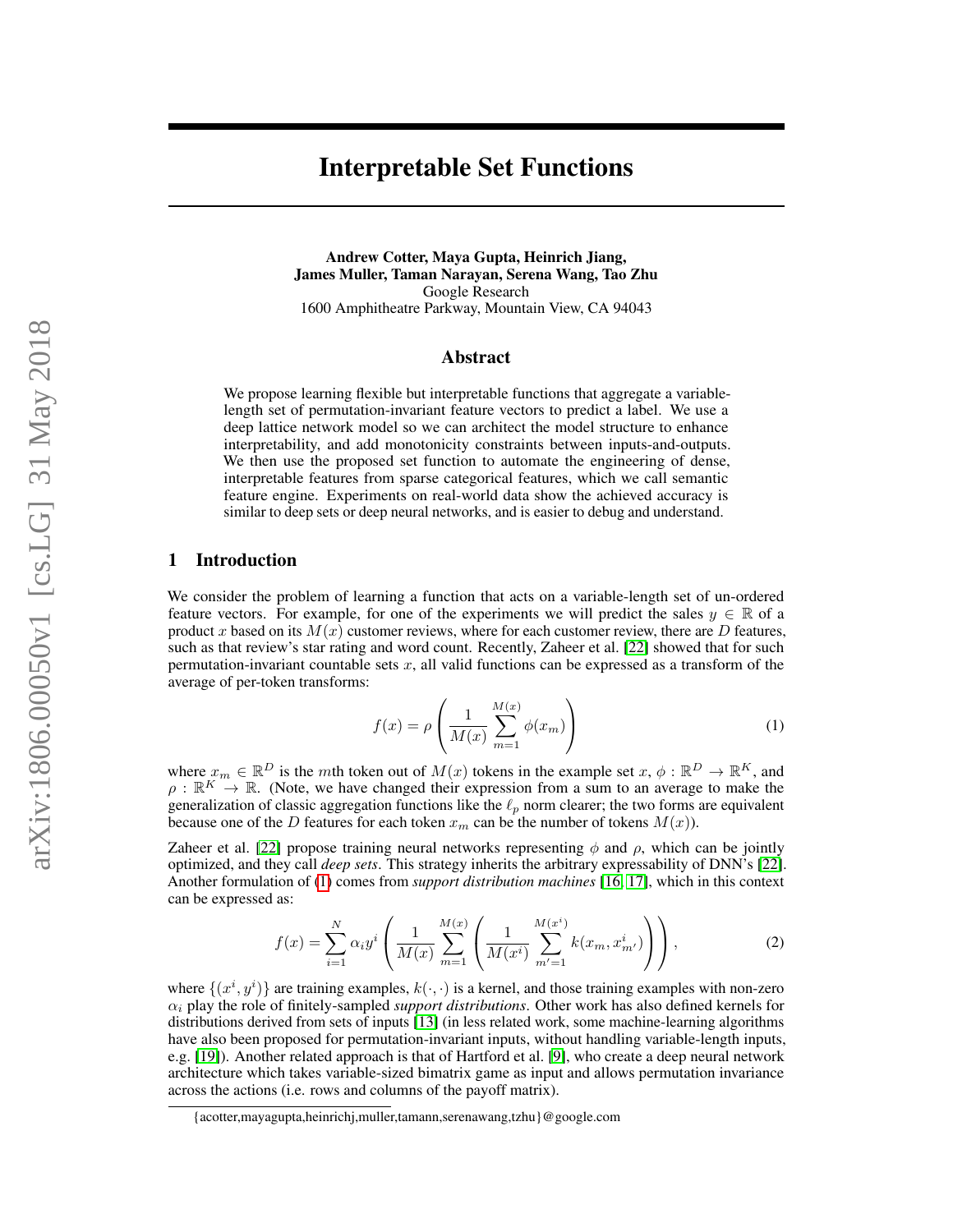<span id="page-1-0"></span>

Figure 1: Learned calibrator curves in the agg function for the dataset of Section [3.2.](#page-3-0) Left: One sees that the agg function has learned to treat 2 star reviews as just as bad as 1 star reviews, and similarly considers 3 and 4 star reviews of equal importance, but its main distinction is that anything lower than 5 stars is a bad sign. Right: This calibrator curve shows that agg function learned to treat reviews under 25 words as indistinguishably *short*, and reviews over 50 words as equally usefully *long*, and is linearly sensitive to reviews from 25-50 words long (around 1/4 of all reviews).

## 2 Interpretable Set Functions with Lattice Models

In this paper, we propose using the deep lattice network (DLN) function class [\[21\]](#page-8-6) for the  $\phi$  and  $\rho$ transforms in [\(1\)](#page-0-0), which enables engineering more interpretable models than DNNs. This produces a new kind of DLN that we refer to as a *DLN aggregation function*, which we abbreviate in some places as *DLN agg function*. DLNs improves interpretability in two key ways: (i) the visualizability of the first layer of 1d calibrator curves, (ii) the ability to capture prior knowledge about global trends (aka monotonicity), as detailed in the following subsections. We also explain how bottle-necking [\(1\)](#page-0-0) by setting  $K = 1$  improves debuggability.

#### 2.1 Calibrator Curves Promote Visual Understanding

The first layer of a DLN is a calibration layer that automates feature pre-processing by learning a 1-d nonlinear transform for each of the D features using 1-d piecewise linear functions. The resulting 1-d calibrators are easy to visualize at and interpret (see Fig. [1\)](#page-1-0). Specifically, we define the kth output of  $\phi$  in [\(1\)](#page-0-0) to take the form:

<span id="page-1-1"></span>
$$
\phi(x;\beta,\theta)[k] = g_{\theta}\left(c_{\beta_1}(x_m[1]),\ldots,c_{\beta_D}(x_m[D])\right),\tag{3}
$$

where each calibrator  $c_{\beta_d} : \mathbb{R} \to [0, 1]$  is an one-dimensional piecewise linear function, stored as a look-up table parameterized by vector  $\beta_d$ , and after each feature is calibrated, the  $D$  features are fused together by other DLN layers represented here as  $g_\theta : \mathbb{R}^D \to \mathbb{R}$  with parameters  $\theta$ .

Such discriminatively-trained per-feature transforms have been shown to be an efficient way to capture nonlinearities in each feature (e.g.  $[18, 11, 8]$  $[18, 11, 8]$  $[18, 11, 8]$  $[18, 11, 8]$  $[18, 11, 8]$ ), and can also be framed as having a first layer to the model that is a generalized additve model (GAM) [\[10\]](#page-8-10). Each piecewise-linear calibrator can equivalently be expressed as a sum of weighted, shifted ReLu's [\[21\]](#page-8-6), but the look-up table parameterization enables monotonicity regularization.

#### 2.2 Monotonicity Regularization Promotes End-to-End Model Understanding

For many applications, there is domain knowledge that some features should have a monotonic impact on the output. Thus a particularly interpretable way to regularize is to constrain a model to capture such domain knowledge (see e.g.  $[7, 1, 11, 5, 20, 14, 21, 2, 8]$  $[7, 1, 11, 5, 20, 14, 21, 2, 8]$  $[7, 1, 11, 5, 20, 14, 21, 2, 8]$  $[7, 1, 11, 5, 20, 14, 21, 2, 8]$  $[7, 1, 11, 5, 20, 14, 21, 2, 8]$  $[7, 1, 11, 5, 20, 14, 21, 2, 8]$  $[7, 1, 11, 5, 20, 14, 21, 2, 8]$  $[7, 1, 11, 5, 20, 14, 21, 2, 8]$  $[7, 1, 11, 5, 20, 14, 21, 2, 8]$  $[7, 1, 11, 5, 20, 14, 21, 2, 8]$  $[7, 1, 11, 5, 20, 14, 21, 2, 8]$  $[7, 1, 11, 5, 20, 14, 21, 2, 8]$  $[7, 1, 11, 5, 20, 14, 21, 2, 8]$  $[7, 1, 11, 5, 20, 14, 21, 2, 8]$  $[7, 1, 11, 5, 20, 14, 21, 2, 8]$  $[7, 1, 11, 5, 20, 14, 21, 2, 8]$  $[7, 1, 11, 5, 20, 14, 21, 2, 8]$ ). For example, when training a model to predict sales of a product x given its customer reviews  $\{x_m\}$ , we will constrain that if the star rating for the *mth* review is increased, the predicted product sales  $f(x)$  should never go down.

Monotonicity constraints especially improve interpretability and debuggability for *nonlinear* models, because no matter how complex the learned model is, the user knows the model respects their specified global properties, for example, that better reviews will never hurt predicted product sales. Monotonicity constraints are in general a handy regularizer because the per-feature constraints can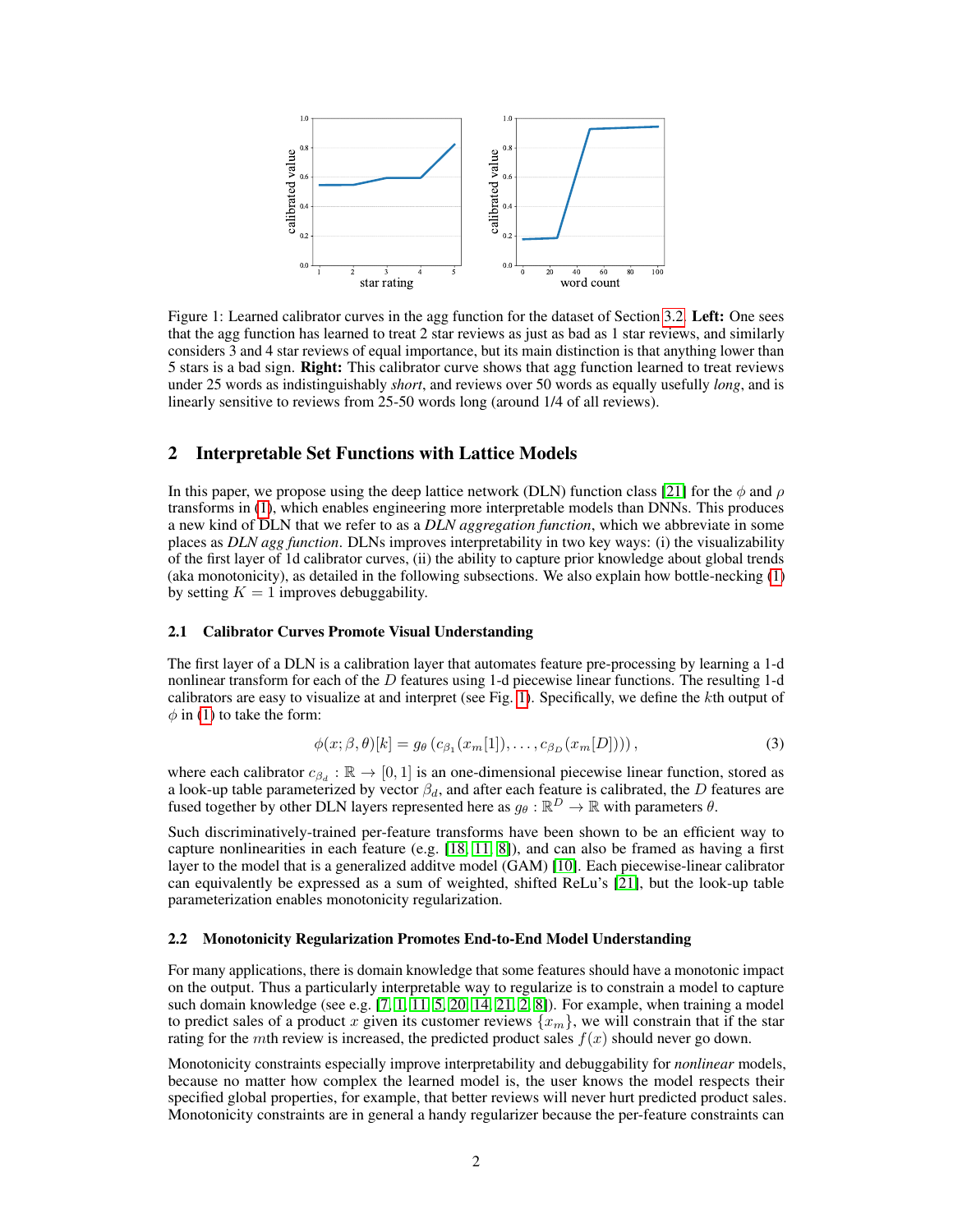<span id="page-2-0"></span>

Figure 2: Example set function architecture with  $M(x) = 2$  tokens,  $D = 3$  features per token, and  $K = 2$  intermediate dimensions. Note that the same function  $\phi : \mathbb{R}^3 \to \mathbb{R}^2$  is applied to each input token  $x_m$ , before the outputs are averaged along each of the  $K = 2$  dimensions and fed into  $\rho : \mathbb{R}^2 \to \mathbb{R}$  to produce the final output.

be set a priori by domain experts without needing to tune some how much regularization, and the resulting regularization is robust to domain shift between the train and test distributions.

DLNs are a state-of-the-art function class for efficiently enabling monotonicity constraints [\[21\]](#page-8-6). A DLN can alternate three kinds of layers: (i) calibration layers of one-dimensional piecewise linear transforms as in [\(3\)](#page-1-1), (ii) linear embedding layers, and (iii) layers of multi-dimensional lattices (interpolated look-up tables) which enable nonlinear mixing of inputs. All three types of layers can be constrained for monotonicity, resulting in end-to-end monotonicity guarantees (by composition).

### 2.3 Special Case:  $K = 1$  For Better Debuggability and Memory Usage

We will show with the proposed DLN agg functions that for real problems we may be able to use a restricted architecture with just  $K = 1$  output from the  $\phi$  function in [\(1\)](#page-0-0), which has debuggability and memory advantages.

**Debuggability:** We have found that restricting  $K = 1$  such that  $\phi : \mathbb{R}^D \to \mathbb{R}$  and  $\rho : \mathbb{R} \to \mathbb{R}$ greatly aids interpretability, because the agg function becomes a visualizable 1-d transform  $\rho$  after an average of  $M(x)$  token values, and each token value  $\phi(x_m)$  can be viewed and individually debugged, especially since each  $\phi(x_m)$  is a smooth monotonic function and can be easily debugged with partial dependence plots. In the customer reviews example, this makes it easy to quickly identify if a particular review is dominating the prediction, and if so, what it is about that review's  $D$  features that is important. Limiting to  $K = 1$  still enables learning variations of most of the classic aggregation functions, such as min, max, unnormalized weighted mean, geometric mean (which are also all monotonic with respect to the main feature). However, to express a normalized weighted mean of the form  $(\sum_m x_m w_m)/(\sum_m w_m)$ , requires the per-token  $\phi$  function to produce two output values  $(K = 2)$ , one for the numerator and one for the denominator.

**Memory Usage:** Using  $K = 1$  or even just  $K < D$  may make it possible to substantially reduce run-time memory, if there are a finite number of possible tokens  $x_m$ , because one can compute the  $\phi(\cdot)$  offline for every possible token  $x_m$ , and then only store its K values for each token. At runtime, one sees the exact tokens  $\{x_m\}$  that are needed, retrieves the pre-computed  $\{\phi(x_m)\}$  values, and takes the average and applies  $\rho$ .

# 3 Experiments on Sets of Feature Vectors

We demonstrate the proposed aggregation functions with two real-world case studies (more experiments in Section [5\)](#page-5-0). The DLN Agg function architecture we use is illustrated in Fig. [2.](#page-2-0)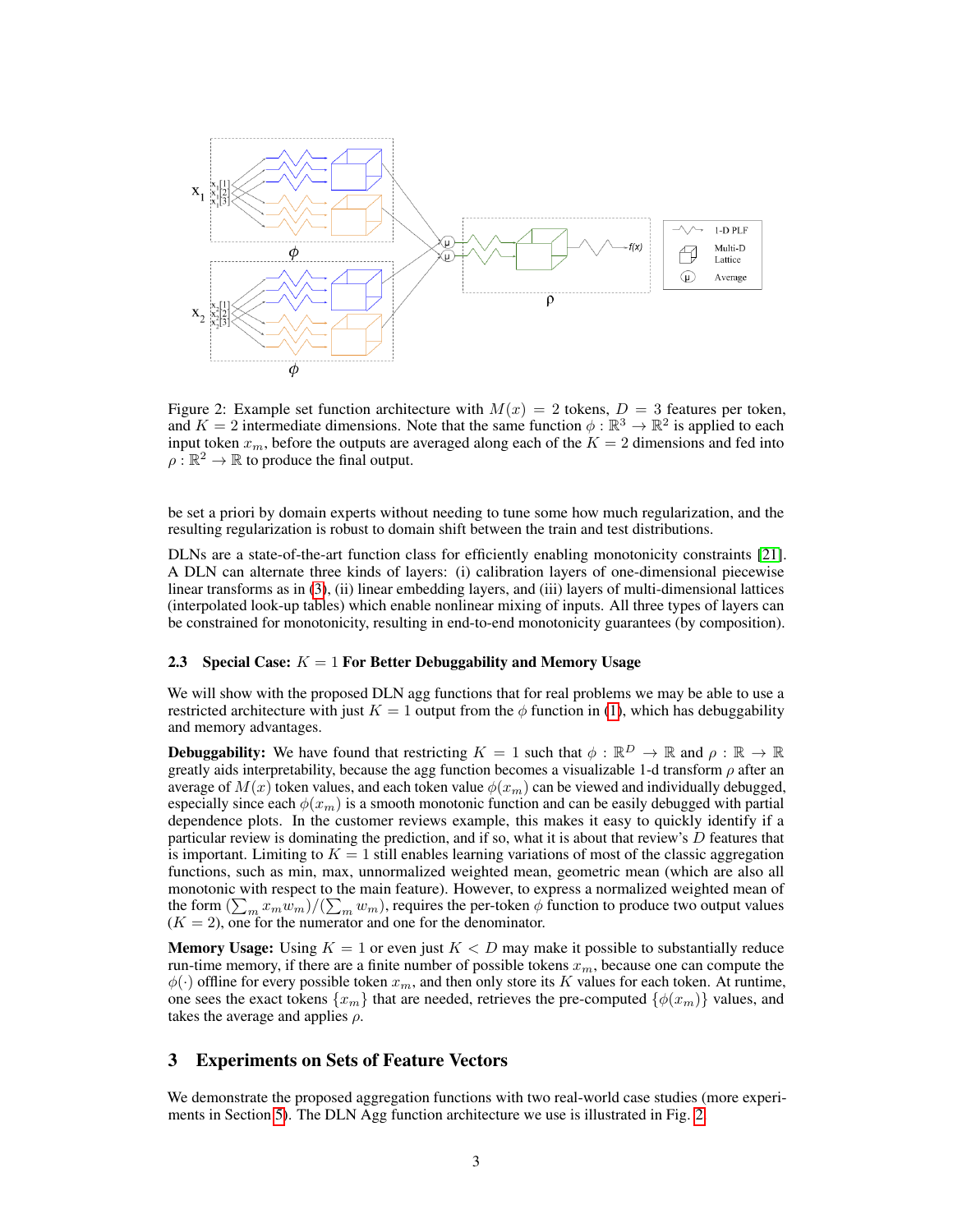<span id="page-3-1"></span>

|                                     | Train Set | Validation Set | Test Set |
|-------------------------------------|-----------|----------------|----------|
| Averaged Aggregation, Linear Fusion | 3308      | 3771           | 8221     |
| Deep Sets                           | 561.8     | 2377           | 8323     |
| DLN Agg, $K = 1$                    | 3054      | 3454           | 7502     |
| DLN Agg, $K > 1$                    | 2646      | 2894           | 7737     |

Table 1: Mean Absolute Error Estimating Product Sales From Reviews

### 3.1 Implementation Details

For all the experiments in this paper, as show in Fig. [2,](#page-2-0) we use a 6-layer DLN Agg function archiecture composed of K calibrated lattice models for  $\phi$ , followed by an average, and then  $\rho$  is composed of a K-dimensional calibrated lattice model followed by a final one-dimensional calibration layer. All DLN layers are differentiable, and thus we jointly train the parameters of  $\rho$  and  $\phi$  using backpropagation of gradients as in [\(1\)](#page-0-0). See Appendix A in the supplemental for more details on our implementation, initialization, and optimization of  $\rho$  and  $\phi$ , which largely follow the descriptions in other recent papers on lattice models [\[21,](#page-8-6) [2,](#page-8-16) [8\]](#page-8-9).

We will provide open-source Tensor Flow code to implement the proposed agg functions, building on the DLN layers and monotonicity projection operators of the open source Tensor Flow Lattice package (github.com/tensorflow/lattice).

We compare to *deep sets* [\[22\]](#page-8-0): for all the all deep sets comparisons, we model  $\phi$  and  $\rho$  each as 3-hidden-layer fully-connected DNNs implemented in TensorFlow, with the number of hidden nodes for each layer fixed to be the same, and  $K$  was also set to that value. We then trained using the ADAM optimizer [\[12\]](#page-8-17). The hyperparameters validated over were learning rate, the number of units in each hidden layer, and number of training iterations.

### <span id="page-3-0"></span>3.2 Case Study: How Customer Reviews Affect Product Sales

This case study illustrates the interpretability of the proposed DLN aggregation. The goal is to understand how different aspects of product reviews affect product sales. The data, from a luxury goods company [name redacted for blind review], will be made publicly available on Kaggle. The training set label is number of sales of the product  $x$  over a six month window, and the training set are all the products in stock during that time period, and the training features are derived from all product reviews posted at the end of that time period. The validation and test sets are analogous, but for the next two six month periods, respectively. This produces  $N = 156/169/200$  train/validation/test samples, which are non-IID due to the time shift and because 156 of the validation and test products are the same as the training products, albeit with the statistics collected over different time periods (the rest are newly-released products). Each product x is described by  $M(x) \in [1-55]$  customer reviews, and the  $D = 3$  features (i) the star rating of each review, (ii) the word count for the review, and (iii) the number of reviews that product got  $M(x)$ . While tiny, this real-world example is excellent for analyzing and comparing flexibility-regularization trade-offs. For the proposed aggregation functions, we constrained the predicted sales to be monotonically increasing in the star rating, and in the number of reviews  $M(x)$  (which signifies popularity).

Results are given in Table [1.](#page-3-1) DLN agg functions are able to achieve the best performance on the test set in this example; deep sets, along with the naive linear regression baseline, perform substantially worse. The large gap in performance is likely due to two factors: (1) the small size of the dataset and (2) the test set being non-IID with respect to the training set. Both of these create advantages for simpler and more regularized DLN models.

### 3.3 Case Study: Predicting User Intent

For this binary classification problem from a large internet services company, the goal is to predict if a given query  $x$  (a string containing multiple words) is seeking a specific type of result. We use  $N = 500,000$  examples, which we split randomly into training/validation/test sets in 8/1/1 proportions. Each query  $x_i$  is broken into  $M(x) \in \{1, 2, ..., 70\}$  ngrams, and each ngram has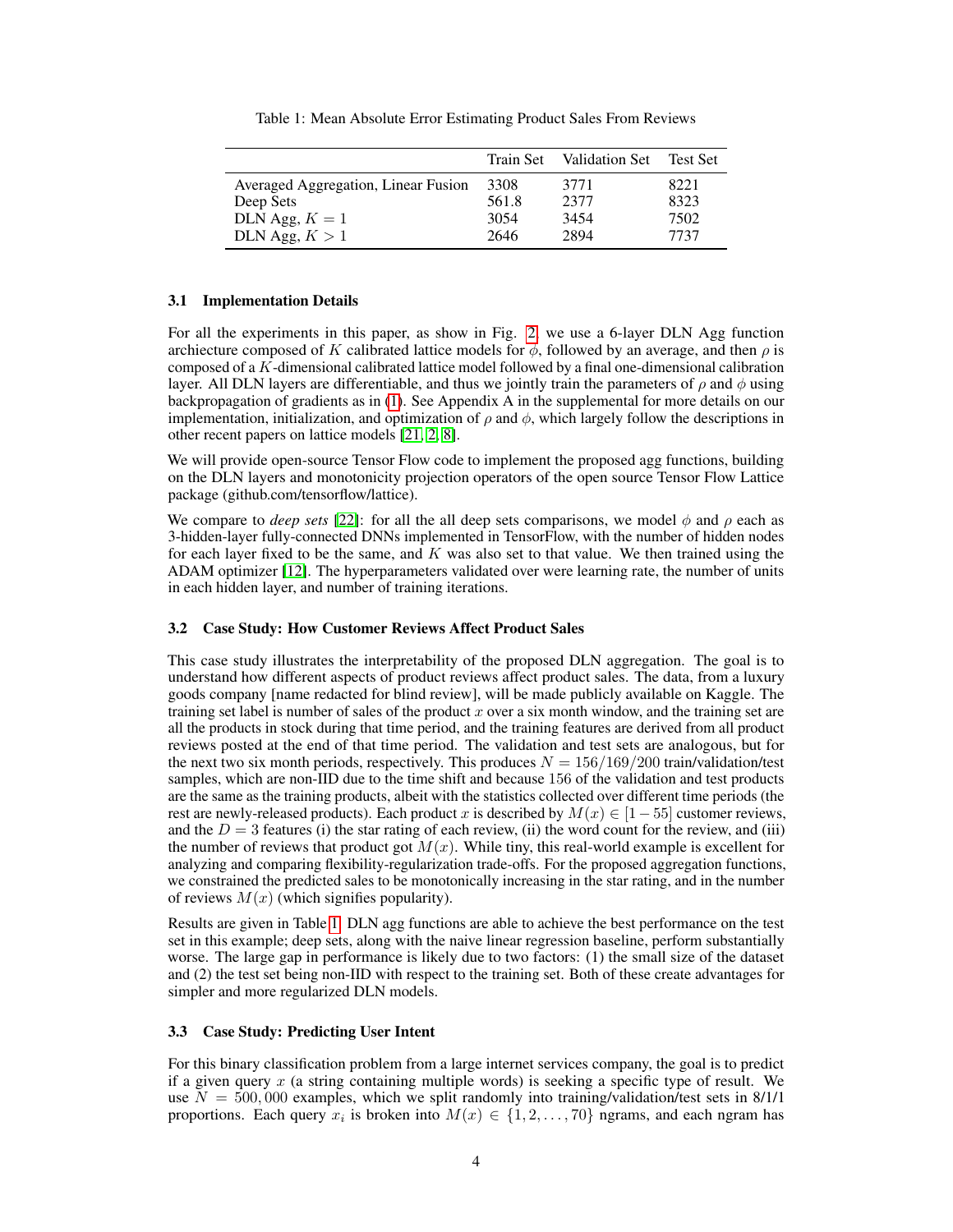<span id="page-4-0"></span>

|                                     |       | Train Set Validation Set | <b>Test Set</b> |
|-------------------------------------|-------|--------------------------|-----------------|
| Averaged Aggregation, Linear Fusion | 0.623 | 0.609                    | 0.610           |
| Averaged Aggregation, DNN Fusion    | 0.634 | 0.623                    | 0.624           |
| Deep Sets                           | 0.662 | 0.644                    | 0.643           |
| DLN Agg, $K = 1$                    | 0.653 | 0.644                    | 0.643           |
| DLN Agg, $K > 1$                    | 0.674 | 0.648                    | 0.646           |

Table 2: Accuracy for Classifying User Intent

 $D = 10$  corresponding pieces of information. Two of the  $D = 10$  features should be positive signals for the intent (e.g. what percentage of users who issued that ngram in the past were seeking this result type), and their effect is constrained to be monotonic. The other eight features are conditional features, e.g. how popular the ngram is, or the order of (number of terms in) the ngram.

Table [2](#page-4-0) shows that specific set function models are significantly better than models on pre-averaged features. Furthermore, DLNs with  $K > 1$  are the best performing of the set function models. The  $K = 1$  DLN performs very similarly to the Deep Sets approach.

# 4 Semantic Feature Engine

We propose applying set function learning to handle sparse categorical variables in a debuggable and stable way, an approach we call the *Semantic Feature Engine* (SFE). A common approach to sparse categoricals is to create a Boolean feature for each possible category, and either use these directly as predictors or train an embedding. These strategies work well, but have poor interpretability, debuggability, and can be highly variable across retrainings causing unwanted churn and instability [\[3\]](#page-8-18). By contrast, our proposed SFE converts the sparse categoricals into one dense, understandable feature that is an estimate of  $E[Y]$ , for some label Y.

For example, suppose the goal is to produce a classifier that predicts if a movie  $x$  will be rated PG (suitable for all-ages), and we want to use information about the movie's actors. SFE produces a feature that is an estimate P(rated PG | {actors}  $\in x$ ), which will have the semantic meaning of an *actor prior* feature. This feature could then be combined with other dense and meaningful features, such as the movie's budget or studio's previous track record, to produce a final model that is both powerful and interpretable.

In general, SFE produces a feature that is an estimate of some label  $y \in \mathbb{R}$  given some set x. In simple cases one can simply form the point estimate  $E[Y|x]$ . More generally, x may not have occurred often enough in the training data to derive a straightforward point estimate; for example, many movies have sets of actors who have never appeared together before. To address this, the key idea of SFE is to convert x into a set of tokens  $\{x_m\}$ , estimate  $E[Y|x_m]$  for each token, then learn the best aggregation of the set of  $M(x)$  estimates to form the best overall estimate  $E[Y|x]$ , which can be used as a feature in a bigger model. See Appendix B (8.2) in the Supplemental for a complete worked example.

**Tokenization and Fallback Rules:** If x is not a single element, one must choose a tokenization rule to produce a set of tokens  $\{x_m\}$  from a given example x. For example, for text, a standard tokenization is to break the text into q-order ngrams up to some max order  $Q$ . For a set of categorical variable, such as {actors}, one can tokenize it into all k-tuples up to some max subset size K. If x is a pair of sets (e.g. the actors in a candidate movie to recommend, *and* the list of all actors in movies the user has previously watched), tokens can be crosses or set differences across the pair. In addition, we suggest adding fallback rules if the  $D$  token values are missing for a given token. For sets of categorical variables, our fallback is to iteratively consider size  $k - 1$  subsets for any categories not contained in an existing token of subset size k until each category appears in at least one token if possible (see Appendix B for full examples). The last fallback is always to set the  $D$  token values to missing.

**Training Sets:** The SFE needs an *SFE token training set* of  $\{x^i, y^i\}$  pairs to train the per-token estimates of  $E[Y|x_m]$ . This can be the same training set as used to learn the SFE aggregation function, and in fact this simple approach often works well. Using different training sets can reduce overfitting. One may also prefer to use different labels, for example, training the SFE per-token estimates of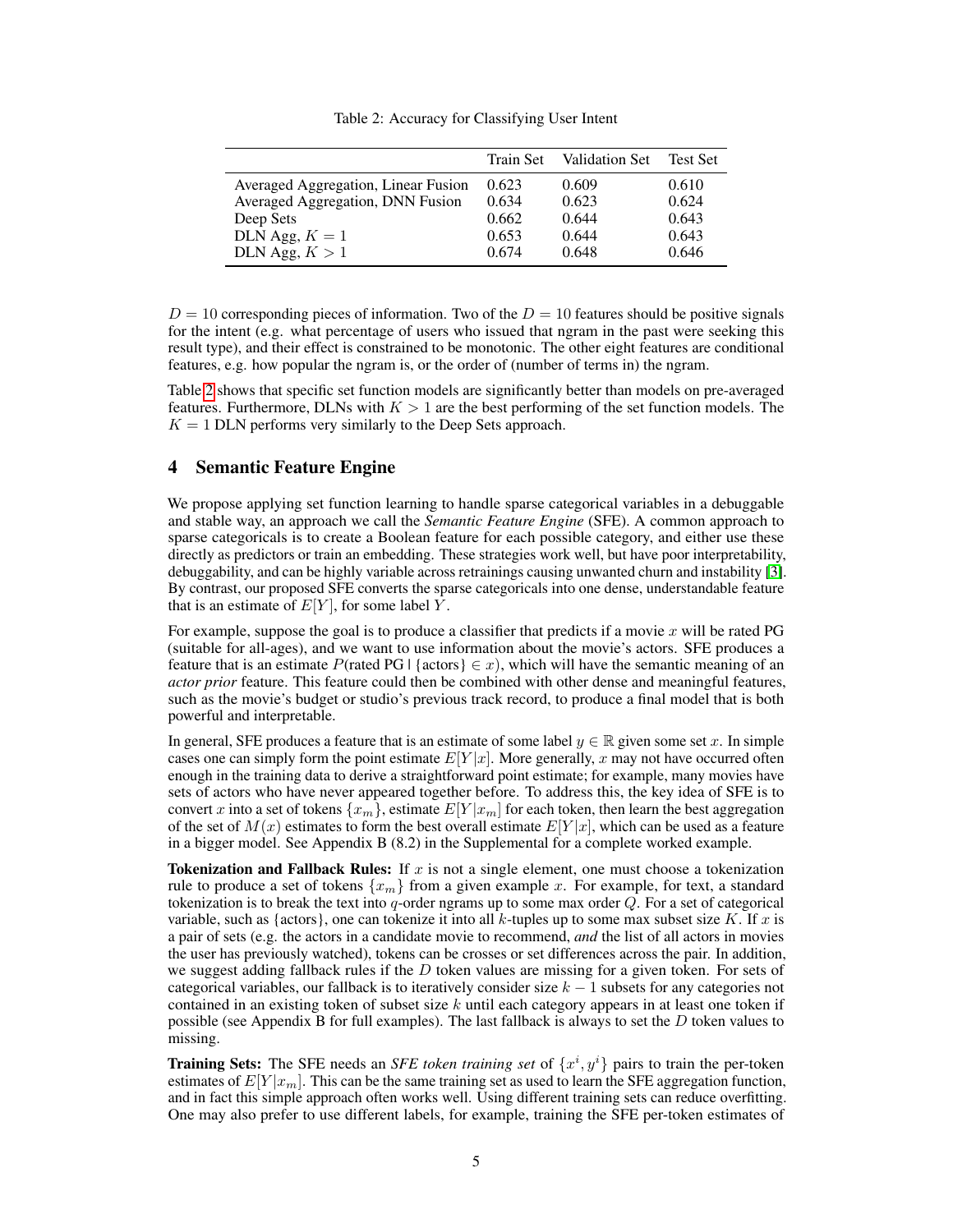$E[Y | x_m]$  on a large (but noisy) dataset of clicks, but training the aggregration function to produce  $E[Y|x]$  on a smaller, cleaner, human-labeled dataset.

Token Table Building: Given tokenization rules, build a *token table* by iterating through the SFE token training set to populate a table with empirical estimates of  $E[Y|x_m]$ , and possibly other aggregate statistics such as how often the token was seen in the training data. One can also store non-aggregated token-specific information, such as a token's subset size, in a table during the precomputation phase; alternatively, these values could be populated at training time. Note that when training the set function, one can also add example-specific details (e.g. for actors, their salary or number of lines in the given movie) to provide additional information on how to weight the different token values. Cumulatively, these techniques provide the D features per token  $x_m$ .

Token Table Filtering: To reduce table size and improve the statistical significance of the SFE signal, one should filter the token table before learning the SFE aggregation function. Two filtering rules that we have found useful are: (i) a count threshold (that is, if there are too few examples of a specific token in the token training set, then it should be dropped from the token table), (ii) a confidence interval threshold (that is, if one of the token features is an estimate of a target label  $y$ , and the confidence interval of that estimate is too big, then it should be dropped from the token table). Compared to count-thresholding, confidence interval filtering will keep more lower-frequency tokens that have high label-agreement amongst their occurrences.

**Learn an Aggregation Function:** Given the tokens and their  $D$  token values, train a set function  $f(x)$  as per [\(1\)](#page-0-0) to estimate the label  $E[Y|x]$ , with monotonicity constraints on the token features based on domain knowledge. Generally, it makes sense to constrain the point estimate feature  $E[Y|x_m]$  to have a monotonic impact on the aggregation function's prediction of  $E[Y|x]$ .

**Extended Example:** Let  $y = 1$  if the movie is PG and 0 otherwise. Let x represent the set of actors, and suppose a new movie comes out with actors {Alice, Bob, Carol and David}. Suppose the tokenization rule is to use all subsets of up to size 3, with a fallback to smaller subsets if their parent sets are not in the SFE token table. This rule produces tokens { {Alice, Carol}, {Bob, Carol}, {David}}, meaning that no set of 3 actors appeared in the table, nor did David appear with any of the other actors in the table. Suppose our  $D = 2$  token features are (i) the percentage of movies with that set of actors that are PG, and (ii) the number of movies with that set of actors. Then we might find that  $x_1[1] = 0.62, x_1[2] = 67, x_2[1] = 0.70, x_2[2] = 51$ , and  $x_2[1] = 1, x_2[2] = 1$ . We can then apply a set function  $f(x)$  that was trained on all pre-2017 movies and was constrained to be monotonically increasing in the first feature, which might produce a *movie title prior* probability of  $f(x) = 0.68$ , which can then be combined with other features for a final prediction of the movie's rating.

Separability: Here, we have separated the overall model into three parts: (i) the token table that stores token values, (ii) the set function that combines the D token features across the  $M(x)$  tokens for each example, (iii) the follow-on model which might take many SFE features as inputs. This separability has two key advantages in practice. First, each of these parts can has semantic meanings that aids interpretability and debuggability. Second, each of these three parts can be refreshed or improved independently, which reduces churn [\[3\]](#page-8-18) and system complexity. That said, jointly training the SFE set function and the follow-on classifier could result in additional metric gains.

# <span id="page-5-0"></span>5 Experiments using the Semantic Feature Engine To Create Sets

We also evaluate the performance of our set function learning approach when applied as part of the Semantic Feature Engine to sparse categorical predictors; that is, precomputing statistics about each category and learning a set function over token statistics. We show that as in the earlier experiments, it outperforms Deep Sets in learning the best set function over the tokens. We also compare it to a strategy of directly learning a deep neural network (DNN) on a multi-hot encoding of the categories and find that it tends to perform similarly well, with the added benefits of interpretability and debuggability.

For each experiment, our original predictors are a variable-length set of categories, and our SFE tokens are subsets of categories. In particular, we compute  $D = 6$  features for each token that is then fed into the set function: (a) the average label, computed over the training data, for a token; (b) how frequently the token appears; (c) the size of the subset  $k$  that the token represents; (d) whether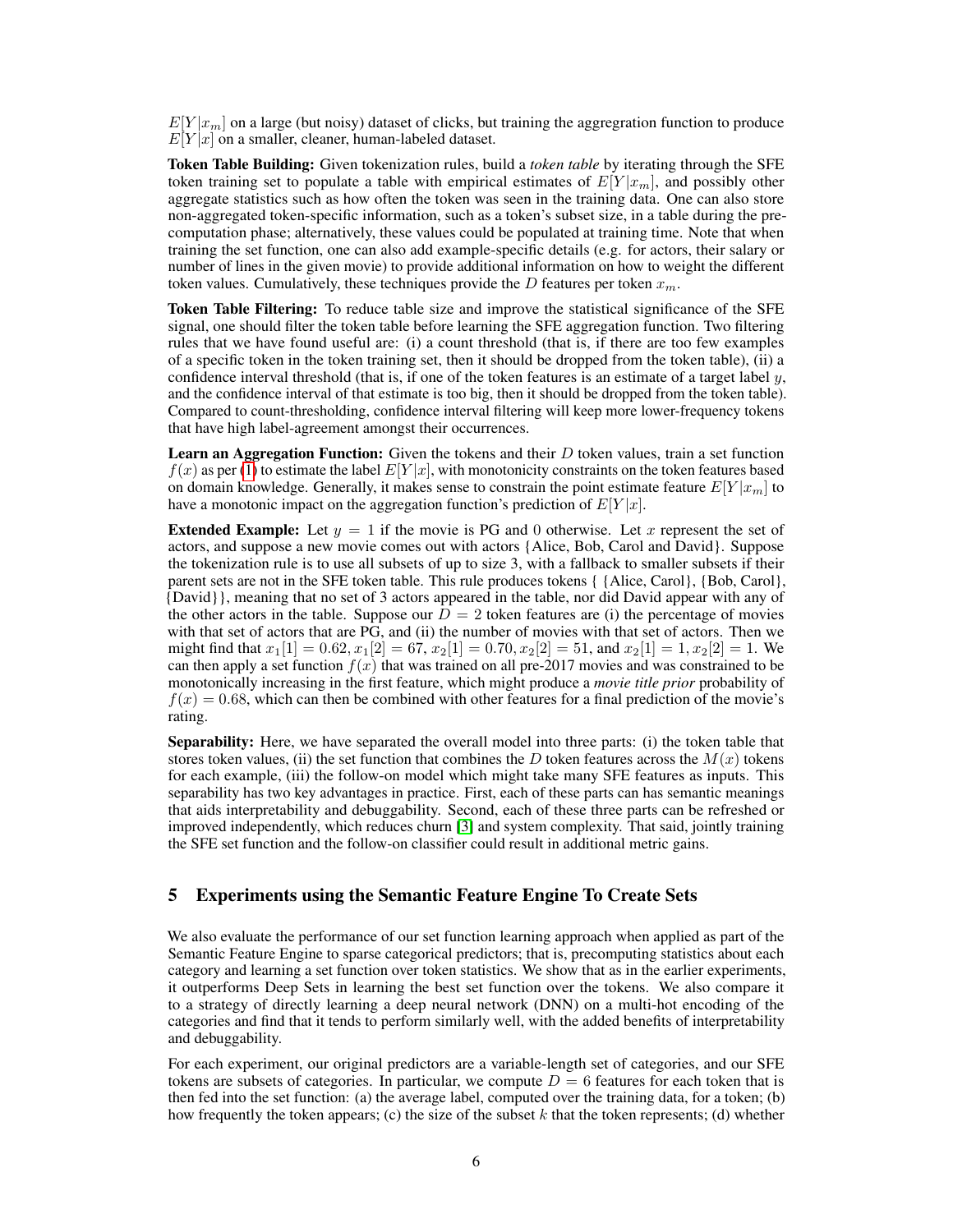<span id="page-6-0"></span>

|                          | Train Set | Validation Set | <b>Test Set</b> |
|--------------------------|-----------|----------------|-----------------|
| <b>DNN</b> on Attributes | 0.793     | 0.789          | 0.790           |
| Deep Sets                | 0.794     | 0.786          | 0.785           |
| DLN Agg $K = 1$          | 0.795     | 0.785          | 0.785           |
| DLN Agg $K > 1$          | 0.795     | 0.786          | 0.786           |

Table 3: Accuracy for Classifying Facial Attractiveness

Table 4: Accuracy and Ranking Precision for Classifying Recipe Cuisine

<span id="page-6-1"></span>

|                          | Train Acc | Validation Acc | Test Acc | Test Prec $@1$ | Test Prec $@3$ |
|--------------------------|-----------|----------------|----------|----------------|----------------|
| <b>DNN</b> on Attributes | 0.986     | 0.974          | 0.974    | 0.728          | 0.883          |
| Deep Sets                | 0.981     | 0.973          | 0.973    | 0.707          | 0.888          |
| DLN Agg $K = 1$          | 0.991     | 0.974          | 0.973    | 0.710          | 0.880          |
| DLN Agg $K > 1$          | 0.984     | 0.974          | 0.974    | 0.729          | 0.890          |

the token fully matches a set's list of categories; (e) the number of categories in the set; and (f) the number of tokens generated from the set. Note that these fall into three buckets: (a) is the direct estimate of the label's value for a token; (b), (c), and (d) are token-specific features that can provide information on how much to weight the tokens; and (e) and (f) are set-specific features (the same for all tokens in an example) to help calibrate the outputs and nature of the aggregation.

For the DNN comparison, we use standard TensorFlow embeddings, first creating a tf.feature\_column.embedding\_column over the raw categories (that appear in the train set), then feeding that into a tf.estimator.DNNClassifier with two hidden layers before a final softmax layer. We optimize the ADAM learning rate, number of epochs, and size of the embedding and hidden layers over the validation set. New validation-set or test-set categories are ignored; only embeddings from categories that also appear in the training set are used in evaluation.

# 5.1 CelebA

There are  $N = 202,599$  images of faces [\[15\]](#page-8-19), which we randomly split 70/10/20 into a train/validation/test set. Each face is described by 40 binary attributes, such as whether the subject has blond hair, earrings, or a mustache. There is also a Boolean feature for whether the face was judged to be attractive. We treat the problem as a binary classifier of predicting whether a face is labeled as attractive based on its attributes, and use the Semantic Feature Engine to generate conditional probabilities of attractiveness for all subsets of attributes, whose estimated values have confidence intervals of 0.2 or under.

Results in Table [3](#page-6-0) show that DLNs on aggregated token subset information, including the very simple  $K = 1$  model, perform better than Deep Sets models with substantially higher dimensional  $\phi$ functions. DNNs directly on the attributes, however, perform the best of all models considered, with nearly 0.4% higher test accuracy than the best-performing DLN.

### 5.2 Cuisine Classification from Recipe Ingredient List

The recipes dataset (<www.kaggle.com/kaggle/recipe-ingredients-dataset>) consists of  $N = 39,774$  recipes represented by their list of ingredients, and the cuisine they come from. It is randomly split 70/10/20 into a train/validation/test set. We build a model that takes a list of ingredients and a cuisine and acts as a binary classifier that estimates if it's a correct match, that is, the model outputs an estimate of P {cuisine c is correct | ingredients list, cuisine c}. There is a fixed set of 20 possible cuisines, so we create one positive and nineteen negative training samples from each row of the original dataset. Note that the problem can also be thought of as a multiclass classifier; for that reason, we also report the multiclass metrics precision  $@1$  and precision  $@3$  (which compute how often the correct cuisine's score was the top or among the top-3 predictions for all candidate cuisines for a given recipe).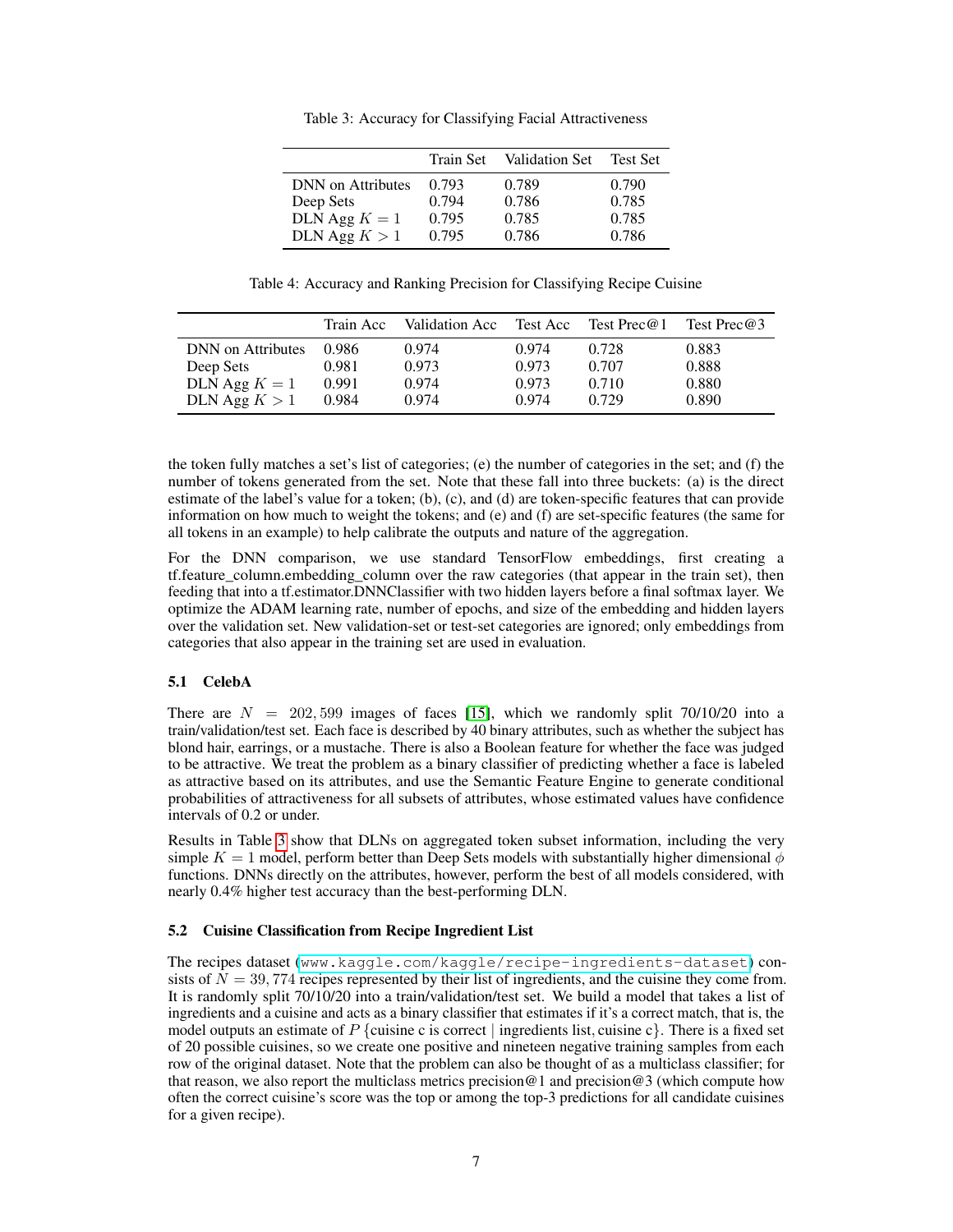<span id="page-7-0"></span>

|                          | Train Set | Validation Set | Test Set |
|--------------------------|-----------|----------------|----------|
| <b>DNN</b> on Attributes | 7.04      | 7.39           | 7.20     |
| Deep Sets                | 7.29      | 7.45           | 7.26     |
| DLN Agg $K = 1$          | 7.04      | 7.37           | 7.19     |
| DLN Agg $K > 1$          | 7.02      | 7.35           | 7.19     |

Table 5: Mean Squared Error for Predicting Wine Quality

We start by doing some basic pre-processing on the ingredients, such as converting to lower case and word-stemming, to make it more likely that the equivalent ingredients are identified; we will upload a Kaggle kernel with the details. Then, we use SFE to tokenize the resulting ingredient set with each item crossed with each cuisine, see Appendix B (8.2) for a complete example. We filter out token values for any sets of ingredients that appear fewer than 5 times in the training data. We consider subsets of ingredients up to size 3; we cross-validated max subset sizes up to 5. Using all subsets is not feasible; many recipes have over 20 ingredients and the longest has 65, meaning that hundreds or even thousands of tokens are being aggregated for some examples even with a max subset size of 3. Another unique feature of the recipes dataset compared with the other benchmarks is that the vocabulary is very large. There are over 6, 000 unique ingredients, meaning that many ingredients in the test set do not appear or barely appear in the training set.

As Table [4](#page-6-1) shows, DLN agg functions with  $K > 1$  (in particular,  $K = 4$  here) perform the best of all models on the precision metrics, while DNNs are slightly higher on binary classifier accuracy. The  $K = 1$  DLN performs similarly to the higher-complexity Deep Sets model.

### 5.3 Wine

The wine dataset (<www.kaggle.com/zynicide/wine-reviews>) consists of  $N = 80,100$ different wines, along with their quality, price, country of origin, and a set of descriptive terms culled from reviews (out of a total set of 39 possible adjectives such as complex, oak, and velvet). We focus on predicting the quality, which is scored on a 100-point scale, using the set of review adjectives. As discussed in the SFE section, this *review prior* score could be used in a follow-on interpretable model that also incorporated the other features such as price, though we do not do so here. We consider all subsets and require sets of adjectives to appear at least 32 times in the training data before entering the token table.

Table [5](#page-7-0) shows that DLNs perform best on the wine dataset, with even the  $K = 1$  DLN performing better than the DNN. Deep Sets struggles here, performing far worse than either of the competitors.

### 6 Conclusions

We have shown that we can learn DLN aggregation functions over sets that provide similar accuracy to deep sets [\[22\]](#page-8-0), but provide greater interpretability due to three key aspects. First DLN agg functions enable monotonicity constraints, providing end-to-end high-level understanding and greater predictability of even highly nonlinear models. Second, the first-layer of 1-d per-feature calibrator functions can be visualized and interpreted. Third, we showed that we can simplify the middle layer to a per-token score before averaging  $(K = 1)$ , with slight or no loss of accuracy on real-world problems. This greatly aids debuggability as it makes it easier to determine which tokens are most responsible for the output, and whether any of the per-token scores are noisy or suspicious.

We show that learning on sets is broadly applicable with our *semantic feature engine* proposal, which converts highly sparse features into a dense estimate of  $E[Y|x]$ . Our experiments show these estimates were similar in accuracy to applying a DNN to the sparse features. The main advantage of the SFE over the DNN is its greater interpretability and debuggability. We expect SFE will also show greater stability and less churn if re-trained. SFE features can be combined with other information in follow-on DLN models, with monotonicity regularization on the SFE features, which makes the follow-on DLN more interpretable and stable over re-trainings.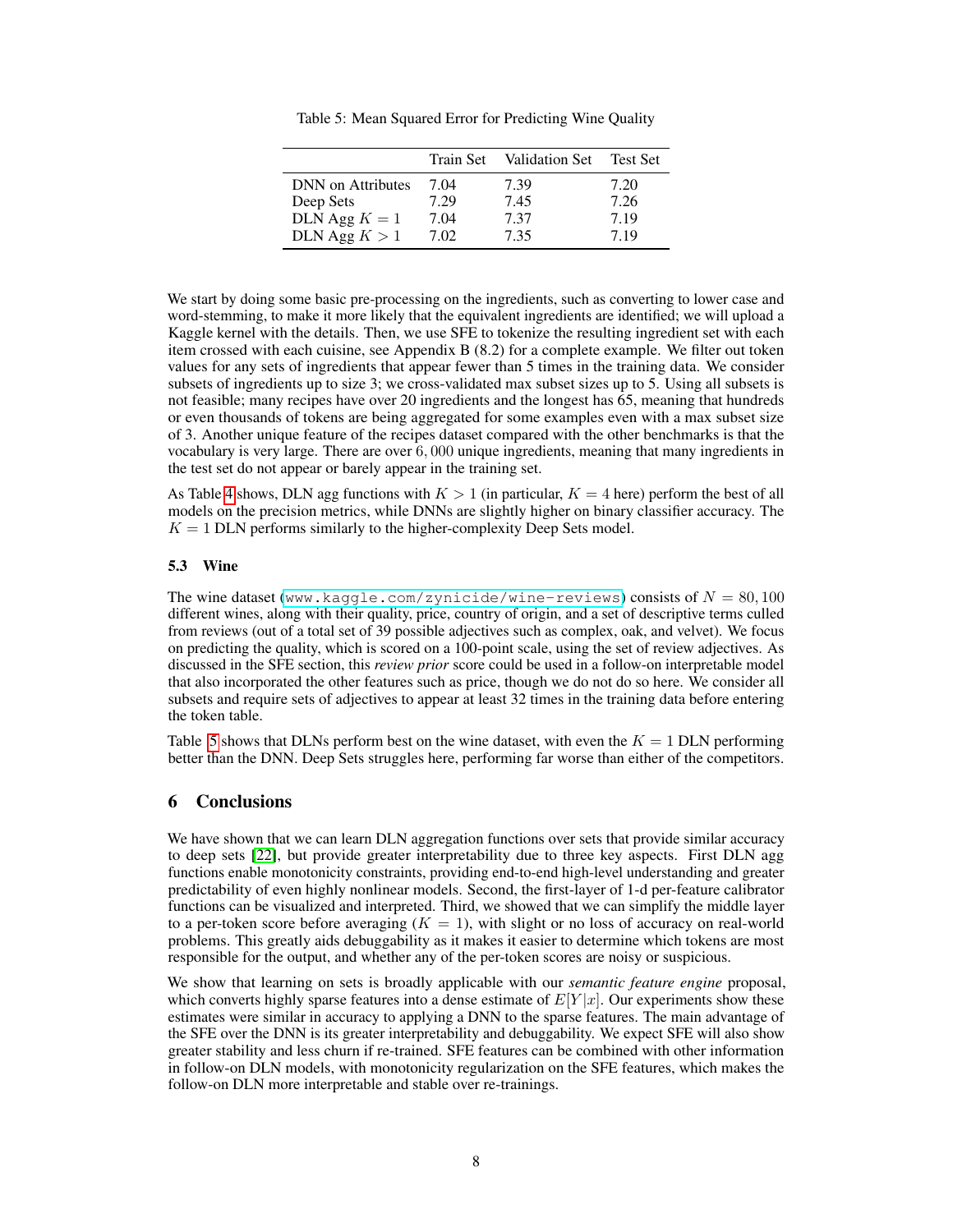### References

- <span id="page-8-12"></span>[1] R. E. Barlow, D. J. Bartholomew, J. M. Bremner, and H. D. Brunk. *Statistical inference under order restrictions; the theory and application of isotonic regression*. Wiley, New York, USA, 1972.
- <span id="page-8-16"></span>[2] K. Canini, A. Cotter, M. M. Fard, M. R. Gupta, and J. Pfeifer. Fast and flexible monotonic functions with ensembles of lattices. *Advances in Neural Information Processing Systems (NIPS)*, 2016.
- <span id="page-8-18"></span>[3] Q. Cormier, M. Milani Fard, and M. R. Gupta. Launch and iterate: Reducing prediction churn. *Advances in Neural Information Processing Systems (NIPS)*, 2016.
- <span id="page-8-20"></span>[4] A. Cotter, M. R. Gupta, and J. Pfeifer. A Light Touch for heavily constrained SGD. In *29th Annual Conference on Learning Theory*, pages 729–771, 2016.
- <span id="page-8-13"></span>[5] H. Daniels and M. Velikova. Monotone and partially monotone neural networks. *IEEE Trans. Neural Networks*, 21(6):906–917, 2010.
- <span id="page-8-21"></span>[6] J. Duchi, E. Hazan, and Y. Singer. Adaptive subgradient methods for online learning and stochastic optimization. *Journal Machine Learning Research*, 12:2121–2159, 2011.
- <span id="page-8-11"></span>[7] P. Groeneboom and G. Jongbloed. *Nonparametric estimation under shape constraints*. Cambridge Press, New York, USA, 2014.
- <span id="page-8-9"></span>[8] M. R. Gupta, A. Cotter, J. Pfeifer, K. Voevodski, K. Canini, A. Mangylov, W. Moczydlowski, and A. V. Esbroeck. Monotonic calibrated interpolated look-up tables. *Journal of Machine Learning Research*, 17(109):1–47, 2016. URL <http://jmlr.org/papers/v17/15-243.html>.
- <span id="page-8-5"></span>[9] J. S. Hartford, J. R. Wright, and K. Leyton-Brown. Deep learning for predicting human strategic behavior. In *Advances in Neural Information Processing Systems*, pages 2424–2432, 2016.
- <span id="page-8-10"></span>[10] T. Hastie and R. Tibshirani. *Generalized Additive Models*. Chapman Hall, New York, 1990.
- <span id="page-8-8"></span>[11] A. Howard and T. Jebara. Learning monotonic transformations for classification. *Advances in Neural Information Processing Systems (NIPS)*, 2007.
- <span id="page-8-17"></span>[12] D. Kingma and J. Ba. Adam: A method for stochastic optimization. *arXiv preprint arXiv:1412.6980*, 2014.
- <span id="page-8-3"></span>[13] R. Kondor and T. Jebara. A kernel between sets of vectors. In *Proceedings of the 20th International Conference on Machine Learning (ICML)*, pages 361–368, 2003.
- <span id="page-8-15"></span>[14] W. Kotlowski and R. Slowinski. Rule learning with monotonicity constraints. In *Proceedings of the 26th Annual International Conference on Machine Learning*, pages 537–544. ACM, 2009.
- <span id="page-8-19"></span>[15] Z. Liu, P. Luo, X. Wang, and X. Tang. Deep learning face attributes in the wild. In *Intl. Conf. Computer Vision (ICCV)*, pages 3730–3738, 2015.
- <span id="page-8-1"></span>[16] K. Muandet, K. Fukumizu, F. Dinuzzo, and B. Schoelkopf. Learning from distributions with support measure machines. *Advances in Neural Information Processing Systems (NIPS)*, 2012.
- <span id="page-8-2"></span>[17] B. Poczos, L. Xiong, D. Sutherland, and J. Schenider. Support distribution machines. *available on arXiv*, 2012.
- <span id="page-8-7"></span>[18] G. Sharma and R. Bala. *Digital Color Imaging Handbook*. CRC Press, New York, 2002.
- <span id="page-8-4"></span>[19] P. K. Shivaswamy and T. Jebara. Permutation invariant svms. In *Advances in Neural Information Processing Systems*, 2006.
- <span id="page-8-14"></span>[20] J. Sill and Y. S. Abu-Mostafa. Monotonicity hints. *Advances in Neural Information Processing Systems (NIPS)*, pages 634–640, 1997.
- <span id="page-8-6"></span>[21] S. You, D. Ding, K. Canini, J. Pfeifer, and M. R. Gupta. Deep lattice networks and partial monotonic functions. *Advances in Neural Information Processing Systems (NIPS)*, 2017.
- <span id="page-8-0"></span>[22] M. Zaheer, S. Kottur, S. Ravanbakhsh, B. Poczos, R. Salakhutdinov, and A. Smola. Deep sets. *Advances in Neural Information Processing Systems (NIPS)*, 2017.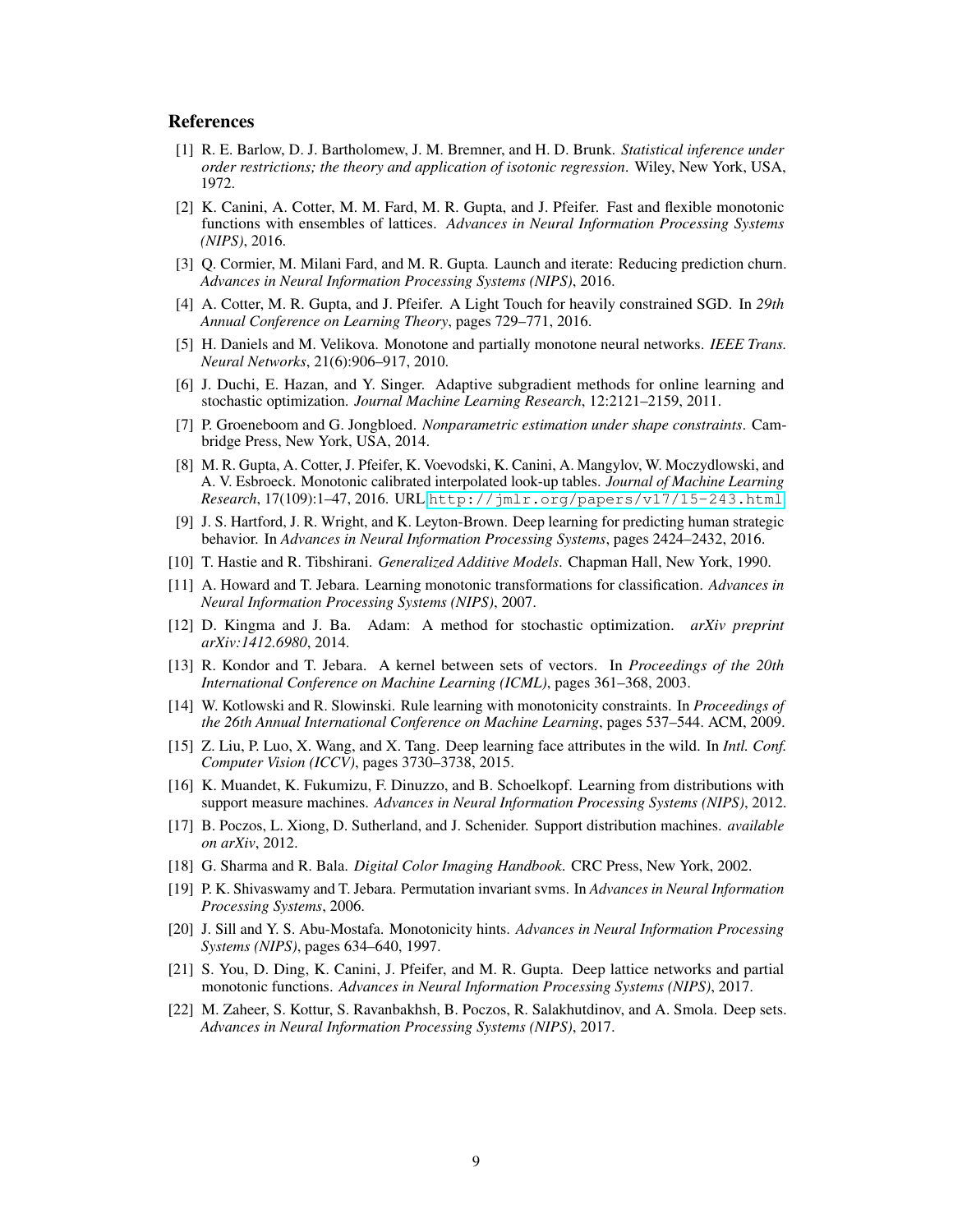# 7 Appendix A: More Implementation Details

We provide more details of our implementation, particularly how we constrain the input-and-output range of each layer.

### 7.1 Details on Each Layer

First Layer ( $\phi$ ): Calibrators Each of the D calibrators has a input range bounded in a user-defined [min, max] range, which we set based on the train set or domain knowledge. Each calibrator is a one-dimensional piece-wise linear function stored as a set of  $V_d$  pairs of keypoints-and-values, where the keypoints are spaced from  $[\min, \max]$  in line with the quantiles of the inputs, the  $V_d$  calibrator values get jointly trained but are bounded to [0, 1], and the  $V_d$  values are initialized to form a linear function spanning the input-output range. Every calibrator is constrained to be a monotonic function by adding linear inequality constraints on the adjacent look-up table parameters that restrict each of the one-dimensional look-up table values to be greater than its left neighbor [\[8\]](#page-8-9). If the  $\phi$  function has K outputs, then there are  $K \times D$  separate calibrators.

**Second Layer** ( $\phi$ ): Lattices The lattice layer follows the calibration layer and thus takes inputs in  $[0,1]^{D\times K}$ . Each set of D inputs goes into one of K lattices. The outputs of this lattice layer are all bounded to be in  $[-1, 1]$ , and all the lattices parameters are initialized to 0. Each lattice is represented by a look-up table with  $L_1 \times L_2 \times \ldots L_D$  parameters, where  $L_d = 2$  usually suffices, but was tuned on the validation set for some of our experiments to a higher integer value to form a finer-grained lattice. Each lattice is constrained to be monotonic increasing or decreasing with respect to a user-specified set of features by adding appropriate linear inequality constraints on the lattice's look-up table parameters (see Gupta et al. [\[8\]](#page-8-9) for details). For each experiment, we used a priori domain knowledge to specify the monotonicity constraints.

**Third Layer (Simple Average):** The  $M(x)$  outputs from each of the K lattices are averaged, such that the average layer outputs  $K$  outputs total. We use an average rather than a sum (as in [\(1\)](#page-0-0)) so that the input(s) to  $\rho$  is guaranteed bounded to [−1, 1].

**Fourth Layer (** $\rho$ **:** K **Calibrators**): This layer are largely similar to the first and second layers. A slight difference is that the inputs to the fourth layer lie in  $[-1, 1]$ , as described above, and that the keypoints are initialized uniformly across the range rather than according to empirical quantiles from the data. Like the other calibrators, their outputs are bounded in  $[0, 1]$ .

Fifth Layer ( $\rho$ : Lattice on K inputs): The K calibrated values from the fourth layer get fused together by one K-dimensional lattice. We explictly constrain the lattice parameters to all be in [−1, 1], and since the output of this layer is just an interpolation of the lattice parameters, that constrains the output of this layer to be in  $[-1, 1]$ .

**Sixth Layer (** $\rho$ **): Output Calibrator** The last layer is a one-dimensional piece-wise linear transform parameterized by a set of  $V<sub>o</sub>$  pairs of keypoints-and-values, where the keypoints are uniformly-spaced over its input range  $[-1, 1]$ , and its output range is determined by the training. The  $V_0$  values are initialized to be the identity function. This transform is constrained to be monotonic by adding linear inequality constraints to the training (see [\(4\)](#page-9-0)) that restrict each of the one-dimensional look-up table values to be greater than its left neighbor [\[8\]](#page-8-9).

#### 7.2 Training and Optimization

Training the proposed aggregation function  $f(x; \theta)$  where  $\theta$  represents all of the DLN parameters for  $\rho$  and  $\phi$  is a constrained structural risk minimization problem. Given a training set  $\{(x_i, y_i)\}$  for  $i=1,\ldots,n$ :

<span id="page-9-0"></span>
$$
\arg\min_{\theta} \sum_{i=1}^{N} L\left(f(x_i; \theta), y_i\right) + R(\theta) \text{ such that } G_k(\theta) \le 0 \text{ for all } k = 1, \dots, K,
$$
 (4)

where G expresses the monotonicity constraints and any range constraints on the DLN parameters.

Note the proposed DLN structure for DLN  $\rho$  and  $\phi$  means all parameters of [\(1\)](#page-0-0) have gradients computable with the chain rule and backpropagation. We solve [\(4\)](#page-9-0) using the Light-Touch algorithm [\[4\]](#page-8-20) to handle the monotonicity constraints on top of Adagrad [\[6\]](#page-8-21). Light-Touch samples the constraints,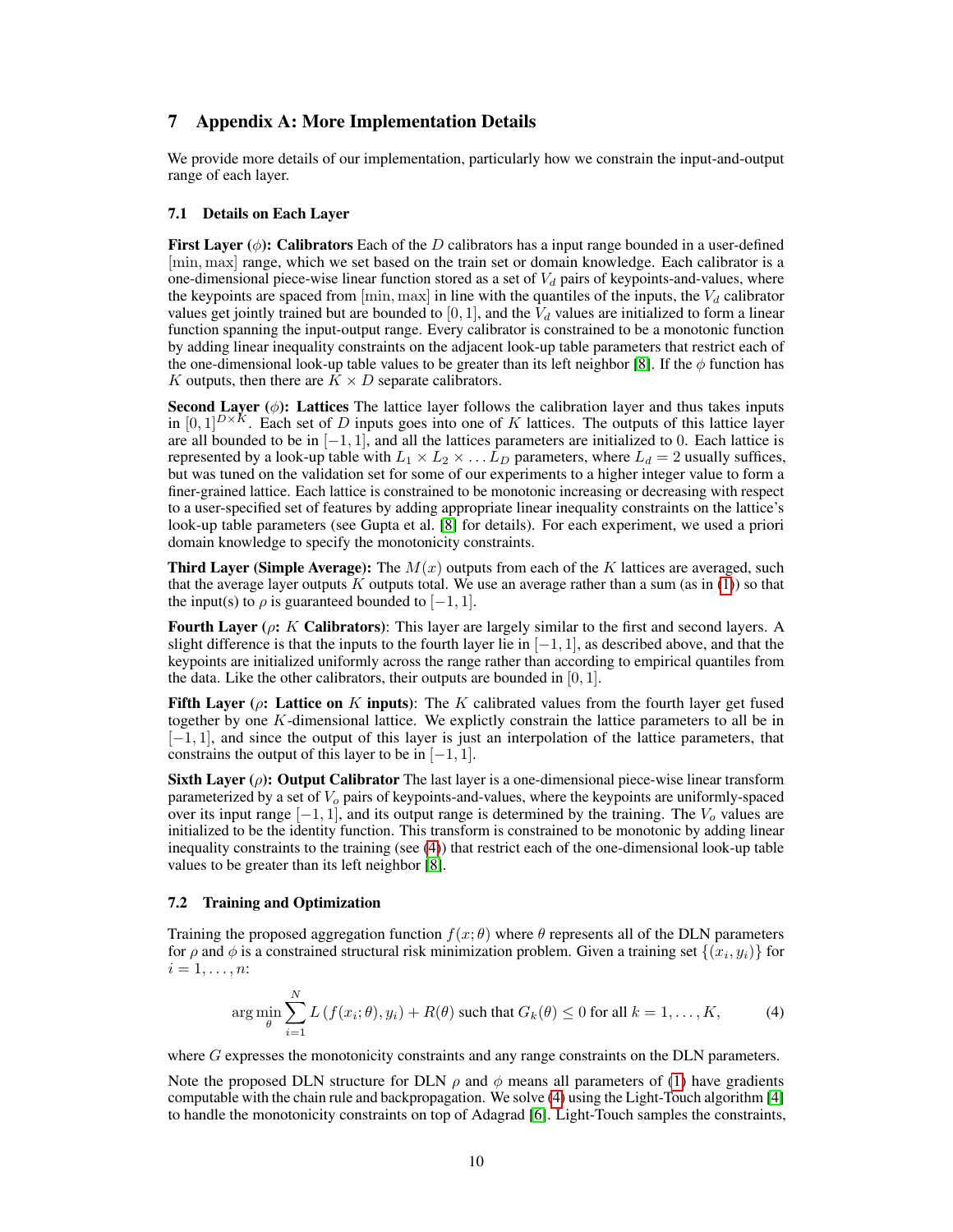<span id="page-10-0"></span>

|         | ${a, b, c, d}$ |                                                |             | <b>Token table</b> |       |       |                         |  |  |
|---------|----------------|------------------------------------------------|-------------|--------------------|-------|-------|-------------------------|--|--|
|         |                |                                                |             |                    | prior | count | size                    |  |  |
| $K = 4$ | ${a, b, c, d}$ |                                                |             | abc                | 0.9   | 10    | 3                       |  |  |
| $K = 3$ |                | ${a, b, c}, {a, b, d}, {a, c, d}, {b, c, d}$   |             | a                  | 0.4   | 50    | 1                       |  |  |
|         |                |                                                |             | b                  | 0.5   | 40    | 1                       |  |  |
| $K = 2$ |                | {a, b}, {a, c}, {a, d}, {b, c}, {b, d}, {c, d} |             | C                  | 0.6   | 100   | 1                       |  |  |
|         |                |                                                |             | cd                 | 0.1   | 5     | $\overline{\mathbf{2}}$ |  |  |
|         | ${a, b, c}$    | $\{b, d\}$                                     | ${c, d}$    | d                  | 0.3   | 15    | 1                       |  |  |
|         | [0.9, 10, 3]   | [0.8, 6, 2]                                    | [0.1, 5, 2] | bd                 | 0.8   | 6     | 2                       |  |  |

Figure 3: Example SFE tokenization of an input undordered set. It uses a prebuilt token table storing all the filtered tokens and their feature values. The input is a set of 4 categories  $\{a, b, c, d\}$ . We enumerate subsets of it starting from a maximum subset size  $K = 4$ , and output ones found in the token table until all categories in the input set are covered. When  $K = 4$ , we skip the only subset  $\{a, b, c, d\}$  because it is not found in the token table. Then we proceed to  $K = 3$ , out of the 4 subsets we found one  $\{a, b, c\}$  in the token table. We add the subset and its features to the output. Since there is one item d in the input set not covered by any subset, we continue with  $K = 2$ . Out of the 6 subsets of size 2, we skip 3 of them  $(\{a, b\}, \{a, c\}, \{b, c\})$  that are already fully covered by a chosen subset  $({a, b, c})$ . Out of the rest 3, two of them are found in the token table  ${b, d}$  and  ${c, d}$ . We output both. Up until now, all items in the input set are covered, so we stop here and output all 3 selected subsets as tokens.

learning which ones are most likely to be violated, and inexpensively penalizes them as the training progresses. It thereby converges to a feasible solution without enforcing feasibility throughout. Once optimization has finished, we project the final iterate, to guarantee monotonicity.

### 7.3 Hyperparameter Optimization

When learning the aggregate function, we tune hyperparameters including learning rate, number of epochs, output dimension K of the calibrated lattice layer  $\phi$  that maps D token features into K outputs, and number of keypoints used in each calibration layer in the DLN. We choose the combination of hyperparameters that achieves best model performance measured on the validation dataset.

In the cases when SFE is used to convert sparse categorical features into dense features, we also tune hyperparameters that affect tokenization. Specifically, we tune (a) the maximum size of the created tokens, which means the maximum order of ngrams if the sparse feature is text and the maximum subset size if it is an unordered set of strings; and (b) the filtering criteria of tokens, including the count threshold and the maximum confidence interval width.

# 8 Appendix B: Examples

### 8.1 Example of SFE Fallback Logic

Fig. [3](#page-10-0) illustrates how the SFE fallback logic works when we generate a set of dense feature vectors from an un-ordered set of categories. The general idea is to find large subsets of the input to cover all the categories, and fall back to their smaller subsets if they are not found in a pre-built token table. A subset does not make to the token table if it does not appear frequent enough in the training data according to the filtering criteria.